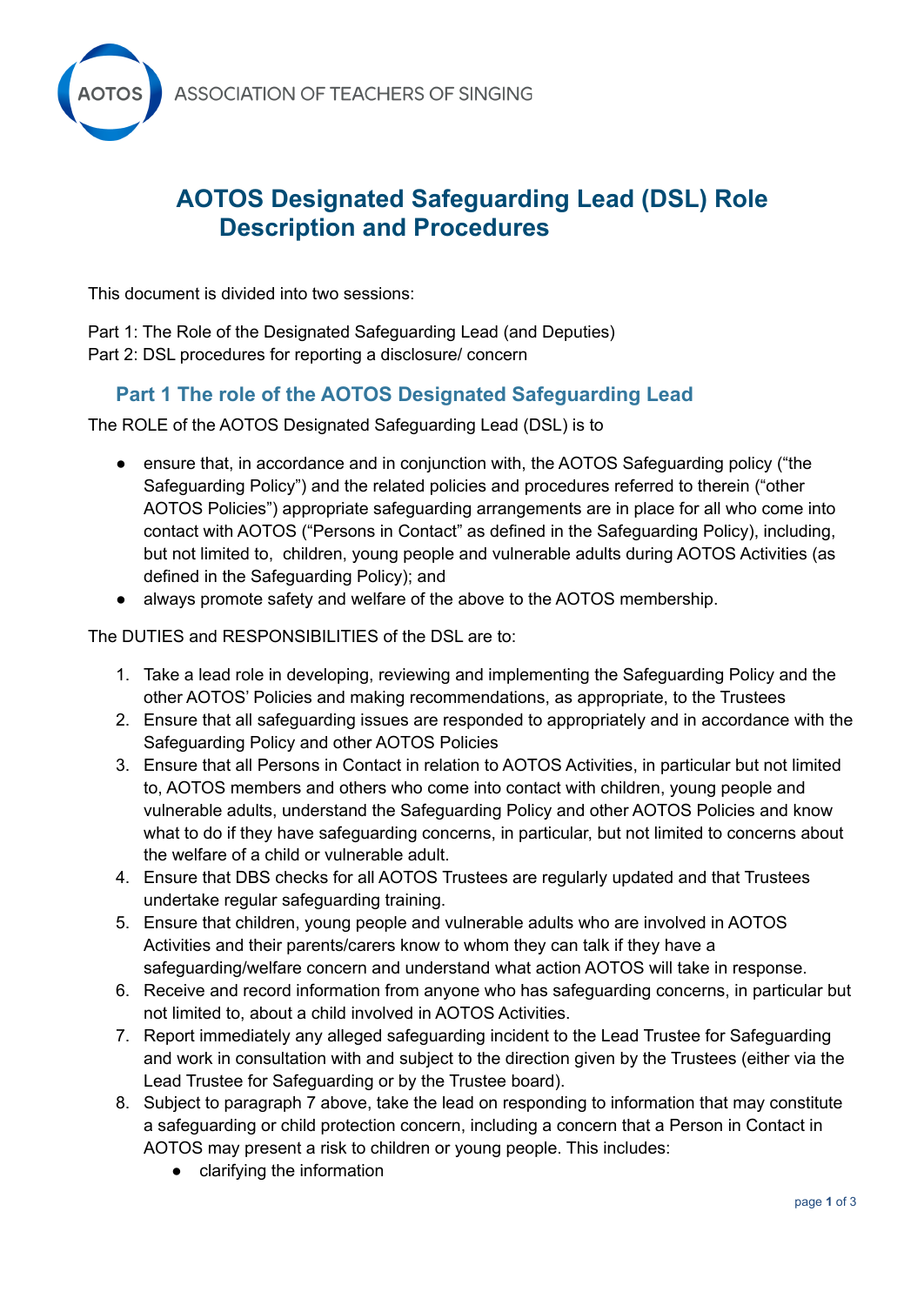- making referrals to statutory organisations as appropriate
- 9. Following the Safeguarding Policy
- 10. Subject to paragraph 7 above, liaise with, pass on information to and receive information from statutory child protection agencies such as:
	- the local authority child protection services
	- the police

This includes making formal referrals to agencies when necessary.

- 11. Consult the NSPCC Helpline when support is needed, by calling 0808 800 5000 or emailing help@nspcc.org.uk,
- 12. Store and retain records according to legal requirements and the organisation's safeguarding and child protection policy and procedures (see procedures below)
- 13. Work closely with the Deputy Safeguarding Lead and Lead Safeguarding Trustee to ensure they are kept up to date with safeguarding issues generally, are certain of disclosure procedures, and are fully informed of any concerns about organisational safeguarding and child protection practice.
- 14. Report regularly to the Trustees on issues relating to safeguarding and child protection, to ensure that safeguarding and child protection is seen as an ongoing priority issue and that safeguarding and child protection requirements are being followed at all levels of the organisation.
- 15. Be familiar with and work within inter-agency safeguarding and child protection procedures developed by the local child protection agencies.
- 16. Be familiar with issues relating to safeguarding, child protection and abuse and keep up to date with new developments in this area.
- 17. Attend regular training in issues relevant to safeguarding and child protection and share knowledge from that training with the Deputy Safeguarding Lead, the Lead Safeguarding Trustee and such other persons involved with the delivery of AOTOS Activities, as considered appropriate.

Appointment to this role is subject to satisfactory vetting and barring checks.

**Helpful resources for a Designated Safeguarding Lead (please also see the Charity Commission safeguarding guidance and the Charity Governance Code as referred to in the Safeguarding Policy):**

- **Child abuse and neglect** [learning.nspcc.org.uk/key-topics/child-abuse-and-neglect/](http://learning.nspcc.org.uk/key-topics/child-abuse-and-neglect/)
- **Recognising and responding to abuse** [learning.nspcc.org.uk/child-abuse-and-neglect/recognising-and-responding-to-abuse/](http://learning.nspcc.org.uk/child-abuse-and-neglect/recognising-and-responding-to-abuse/)
- **Safeguarding and child protection** [learning.nspcc.org.uk/key-topics/safeguarding](http://learning.nspcc.org.uk/key-topics/safeguarding)

### **Part 2 DSL Procedures on Receiving Report of Disclosure/Concerns**

#### *Action in an emergency*

- If there is serious concern that the Person in Contact is in immediate danger contact the Police on 999 (and/or the NSPCC in the case of a child on 0808 800 5000)
- If the relevant Person in Contact is a child or vulnerable adult, contact the parent/s or carers of the child concerned, if this has not already been done UNLESS you believe that sharing this information may increase the risk of harm to the child.
- You may wish to take advice from the Police/NSPCC before contacting the parent/carer